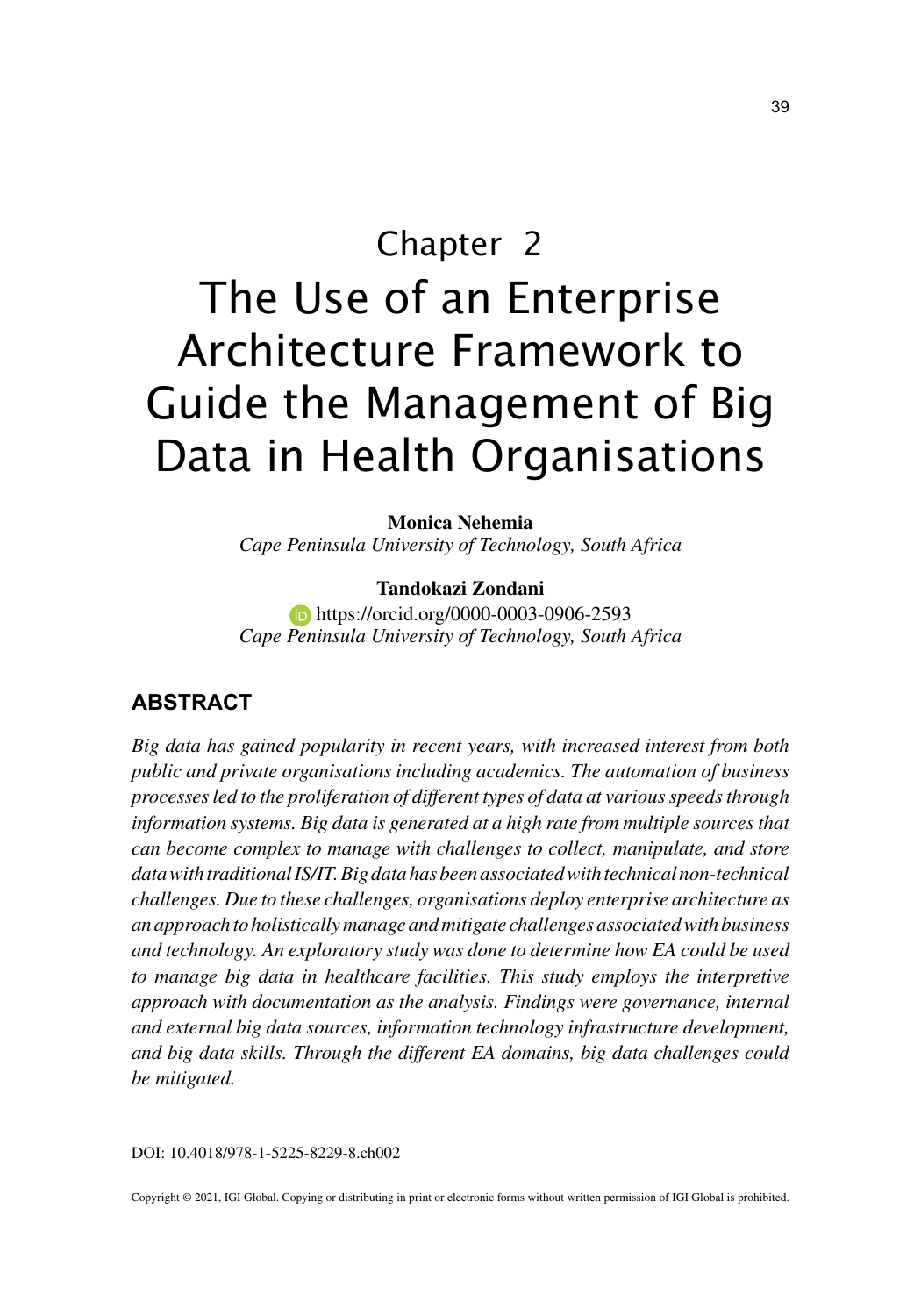## **INTRODUCTION**

Many organisations are structured into different divisions and units of distinctive functionalities and mandates. In achieving their objectives, information systems and information technology (IS/IT) are deployed (developed and implemented) to automate business processes, and ultimately render effective and efficient services to its stakeholders (Muladi & Surendro, 2014). This has increased organisations dependence on IS/IT for organisational processes and activities. Van Zijl and Van Belle (2014) posit that IS/IT is an essential part of an organisation. The automation of business operations is one aspect of the essentiality, which leads to the proliferation of large amounts of digital information that is accessible through IS/IT (McAfee, *et al.,* 2012).

Through established organisational functions, different datasets with different sizes are generated from the business operations. Recently, organisational datasets are increasingly generated in varying formats and sizes (Lnenicka & Komarkova, 2019). In the health sector, big data is generated at high volume and rate from multiple sources, which makes it complex to the organisation to manage (Wang, Kung, & Byrd, 2018). This type of data is referred to as big data, and according to Park, Nguyen and Won (2015), big data is hard to collect, manipulate and store with traditional IS/IT. The size of big data is expressed in petabytes and exabyte's, which is challenging to store, manage and analyse by an average database tools and software (Wang, Kung, & Byrd, 2018).

The challenge is also based on the need to integrate the big data from the core business functions. Lnenicka and Komarkova (2019), posits that the combination of quantity, varying source and unstructured data can lead to technology challenges. It is imperative for IS/IT to be deployed holistically in order to ensure cost effective and sustainable solutions for the organisation over an extended period. Without a holistic view of the organisation's data needs, technical solutions can be deployed in isolation. Enterprise architecture (EA) is an approach employed by organisations to holistically manage and mitigate challenges associated with business and technology (Ahmadi et al., 2019). EA is developed to manage organisational complexities that exist between different departments that need to share the same equipment (Lapalme et al., 2016). In addition, EA is used to control and guide the installation of IS/IT based on business needs in order to fulfil the organisation's objectives (Shaanika & Iyamu, 2015). EA is also used to improve the management of complicated business processes and IS/IT in the organisation (Lapalme et al., 2016)

The aim of this paper is to explore how EA can be used manage big data in organisations. The paper will be organised as follows: section two presents literature review on big data and EA. Section three covers the research approach, followed